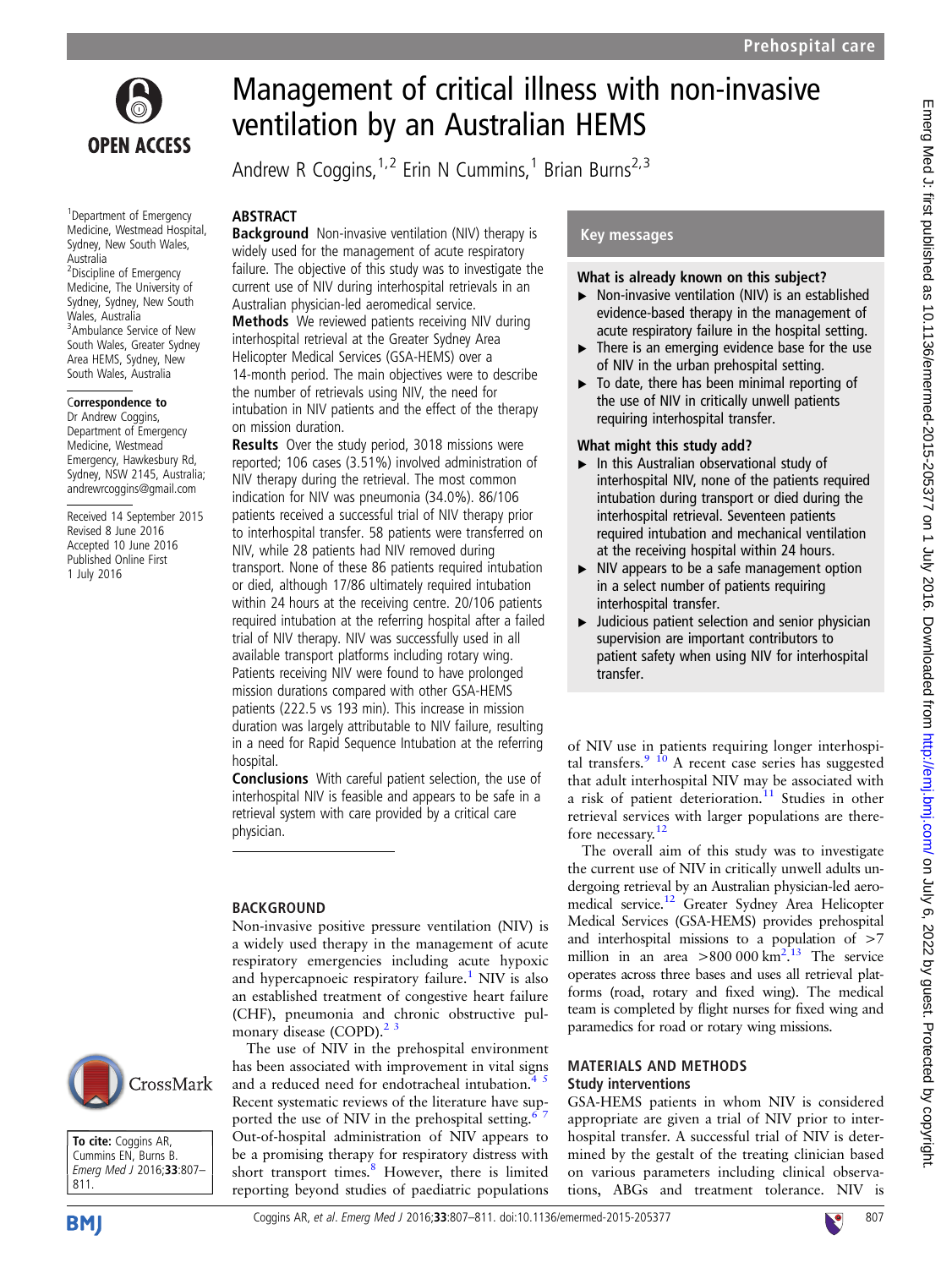performed using the Oxylog 3000+ transport ventilator (Draeger, Germany).[14](#page-4-0) Manufacturer's guidelines exist for providing NIV using the Oxylog 3000+ and are followed by the retrieval teams. Bilevel positive airway pressure (BiPAP) and continuous positive airway pressure (CPAP) modes are both available at the discretion of the treating physician. Titration of NIV is carried out by adjustment to the standard ventilation parameters. Oxygen availability in all transport platforms (ie, road, fixed wing and rotary wing) includes two standard 'D' cylinders with a capacity of approximately 3200 L. NIV is provided using an appropriately sized mask with head straps.

### Patient selection

Study protocols were examined and approved by the Western Sydney local health district (WSLHD) ethics committee. The GSA-HEMS electronic medical record (EMR) was searched for patients transported between 1 March 2012 and 30 April 2013. We identified patients receiving NIV from the 'tick box' charting option indicating NIV use and an electronic search for the terms: 'CPAP', 'NIV' and 'BiPAP'. All extracted cases were examined according to predefined inclusion and exclusion criteria[.15](#page-4-0) Criteria for inclusion in the study were definite evidence in the EMR of NIV use by the retrieval team. The included patients were divided into three groups. Group 1 were transported on NIV therapy. Group 2 were given NIV by the retrieval team but required intubation prior to transport. Group 3 initially received NIV at the referring institution but not during transport. Exclusion criteria included patients who died or received palliative care prior retrieval team arrival, intubation required prior to mission tasking, paediatric age (defined as <16 years) and cases with no evidence of NIV use. A second reviewer checked all the cases to ensure inclusions, exclusions and groupings were appropriate and found no errors.

A single investigator examined the EMR and data were collected using an extraction sheet approved by the WSLHD research committee.<sup>[15](#page-4-0)</sup> Data entry and accession numbers were then crosschecked for errors by a second independent reviewer. Standardised 24-hour postmission phone calls were made to receiving hospitals for all transported patients during the study period. Trained GSA-HEMS staff carried out these calls and added the data to the EMR. Medical records and data from telephone follow-up were complete for all patients in the study and no cases were lost to follow-up.

## Outcomes of interest

The main objectives of this study were to describe the number of retrievals using NIV, the need for intubation in NIV patients and the effect of the therapy on mission duration. Descriptive statistics (means, medians, percentages) were used to examine the characteristics of patients receiving NIV. Descriptive data collected included the level of experience of the physician, patient demographics, logistics, mission timings, as well as clinical variables including vital signs. We determined the median mission timings for patients who received NIV based on the three groups described above. These mission timings were compared with the timings of all other missions carried out by the GSA-HEMS service.

Mission timings for the retrieval service were defined as follows:

- ▸ Total mission time: departure from base until return to base.
- ▸ Transit time: departure from referring hospital to arrival at the receiving hospital.
- ▸ Treatment time: total patient contact time at the referring centre (ie, arrival at patient to departure with patient).

Mission timing data were statistically evaluated using Stata V.11 (Stata, USA). The Wilcoxon ranked-sum test was used comparative analyses. The hypothesis tested was that the use of NIV would significantly increase the mission duration. Comparative statistical analysis was not performed on other results due to the high likelihood of confounders.

## RESULTS

From a total of 3018 missions carried out over the 14-month period, 106 patients were administered NIV by the retrieval service (figure 1). Of the 106 patients, 28 were administered NIV but had it removed for transport; 20 failed a trial of NIV therapy and were intubated and 58 were transported using NIV. In the 86 patients where a trial of NIV was used successfully, 0/86 required intubation during transport. No patient that received NIV from the retrieval teams died in transit or within the 24-hour follow-up period.

Median age of the patients was 63, with a slight predominance of males. Vital signs were recorded in all patients and reflected the characteristic critical care needs of the GSA-HEMS population [\(table 1\)](#page-2-0). The most common provisional diagnosis ([table 2](#page-2-0)) was pneumonia (34.0%). Patients with cardiogenic shock (CS) and CHF suffered lower rates of failed NIV during retrieval (4/25) but had the highest rate of intubation within 24 hours at the receiving centre (8/21 intubated by 24 hours). 19.8% (17/86) of the non-intubated patients ultimately required intubation within 24 hours at the receiving hospital.

Subsequent examination of the individual records of the 17 patients intubated within 24 hours showed 4/17 patients had septic shock with end-organ dysfunction. In these cases, intubation at the receiving centre was required due to a predictable clinical course. Also, 8/17 patients had a clinical picture consistent with CS. This picture was associated with ischaemic

106 Included

Group 1:

**Transported on NIV**  $(n=58)$ 

Group 2: NIV therapy failed Intubated for Transfer

 $(n=20)$ 

Group 3:

NIV removed for Transfer

 $(n=28)$ 

222 Identified Patients

116 Excluded

NIV not used

 $(n=23)$ 

Intubated prior  $(n=86)$ 

Not transported

 $(n=5)$ 

**Died** 

 $(n=2)$ 

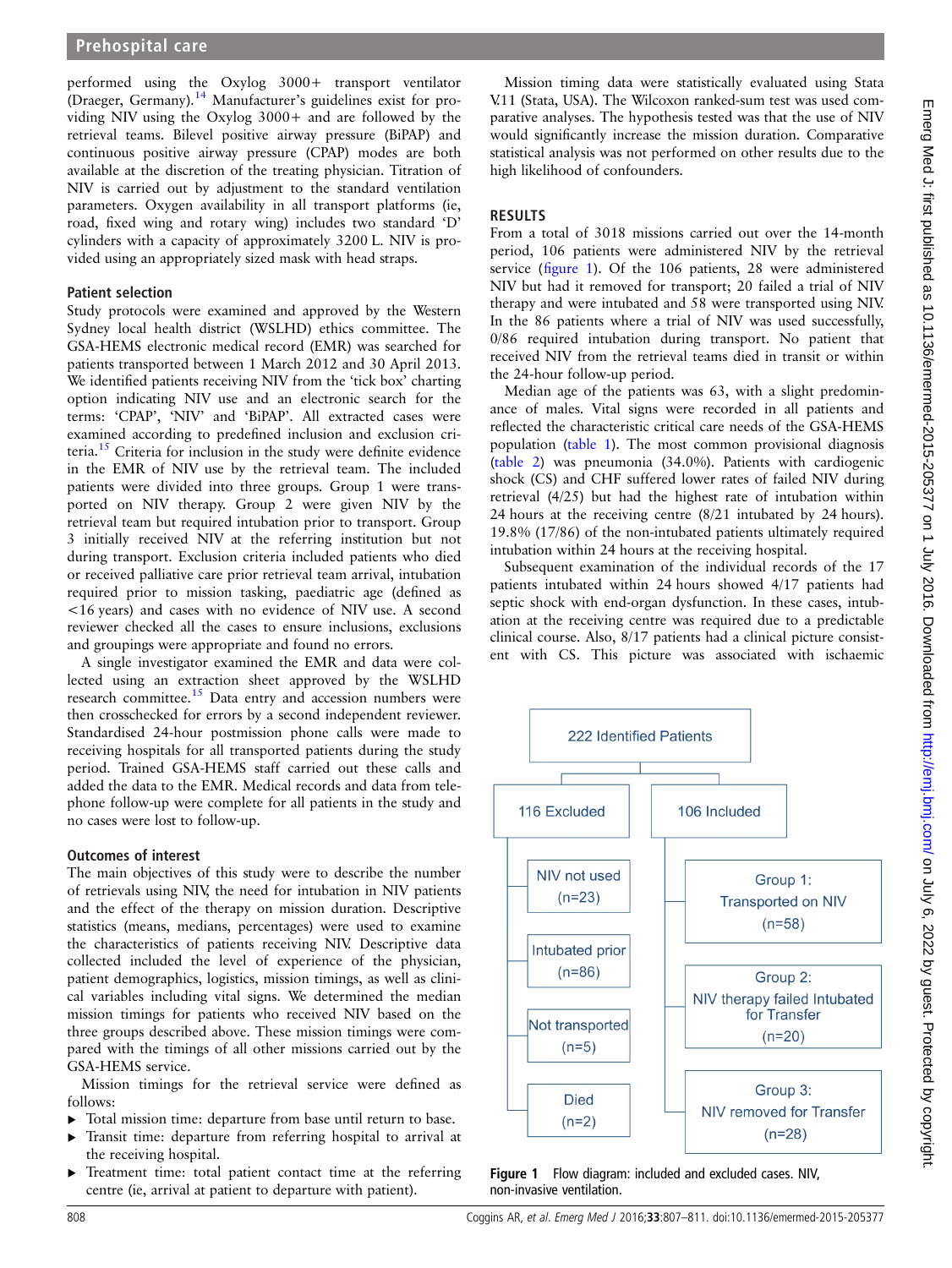<span id="page-2-0"></span>

| <b>Characteristic</b>                  | All retrieval NIV<br>patients (n=106) | NIV for transport<br>$(n=58)$ | Failed a trial of<br>$NIV$ (n=20) | NIV removed for transport<br>$(n=28)$ |
|----------------------------------------|---------------------------------------|-------------------------------|-----------------------------------|---------------------------------------|
| Median age                             | $63(14-85)$                           | $62(14-85)$                   | $62.5(20-83)$                     | $64(18-82)$                           |
| Doctor grade-consultant                | 34                                    | 19                            | 3                                 | 12                                    |
| Doctor grade-registrar                 | 72                                    | 39                            | 17                                | 16                                    |
| Female gender                          | 47                                    | 23                            | 10                                | 14                                    |
| Male gender                            | 59                                    | 35                            | 10                                | 14                                    |
| Median $O2$ saturations (start)        | $97(61-100)$                          | $96(61-100)$                  | 96 (84-100)                       | 97 (80-100)                           |
| Median $O2$ saturations (end)          | 98 (83-100)                           | 98 (83-100)                   | 98 (90-100)                       | 97 (84-100)                           |
| Median systolic BP (start)             | 130 (60-270)                          | 135 (80-270)                  | 135 (80-195)                      | 113 (60-190)                          |
| Median systolic BP (end)               | 126 (95-200)                          | 129.5 (98-200)                | 130 (100-180)                     | 117 (95-150)                          |
| Median RR (start)                      | $26(12-45)$                           | $25.5(12-42)$                 | $26.5(13-45)$                     | 25.5 (18-39)                          |
| Median RR (end)                        | $22(12-38)$                           | $24.5(12-38)$                 | $15(12-28)$                       | $25(14-35)$                           |
| Median pulse rate (start)              | 95 (36-150)                           | $91(36 - 140)$                | $110.5(66 - 150)$                 | 92.5 (50-140)                         |
| Median pulse rate (end)                | 94 (50-150)                           | $90(51 - 140)$                | $101(58-135)$                     | 90 (50-140)                           |
| Inotropic support required at 24 hours | 13 (12.3%)                            | $6(10.3\%)$                   | $2(10\%)$                         | 5(17.9%)                              |
| Death in mission or at 24 hours        | $0(0\%)$                              | $0(0\%)$                      | $0(0\%)$                          | $0(0\%)$                              |
| ECMO or IABP at 24 hours               | 2(1.89%)                              | $1(1.72\%)$                   | 1(5%)                             | $0(0\%)$                              |
| Intubation required at 24 hours        | 17 (19.8%)                            | 12 (20.7%)                    | N/A                               | 5(17.8%)                              |

cardiomyopathy or the valvular disease associated with rheumatic fever (common in Australian indigenous communities). With hindsight, a portion of these patients had a predictable need for invasive ventilation. However, three of the cases were not intubated due to the improvement in vital signs associated with NIV and a perceived high risk of intubation for CS in a remote setting. Also, 5/17 patients had hypoxic respiratory failure associated with COPD exacerbation. In these cases, intubation was avoided due to the risk of ventilator-associated pneumonia and likelihood of prolonged mechanical ventilation in the receiving centre after intubation.

Consultants used NIV in 34/1105 (3.1%) of overall missions compared with 72/1908 (3.8%) by registrars (doctors in training). Lower rates of therapy failure were observed in the presence of a consultant (3/34 vs 17/72).

Transport platforms used included fixed wing, rotary wing, road ambulance and the bariatric 'multipurpose vehicle' (MPV). As a proportion of all missions, NIV use was reported in 59/ 1189 (4.96%) of road, 30/1512 (1.98%) of rotary wing, 11/278 (3.96%) of fixed wing and 7/39 (17.95%) of MPV (bariatric) transfers.

Overall mission duration was longer in patients receiving NIV, although time in transit was similar ([table 3\)](#page-3-0). Compared with patients who received a successful trial of NIV, patients who required intubation after a failed trial of therapy had significantly longer treatment times and overall duration of mission but a similar time in transit ([table 4\)](#page-3-0).

#### **DISCUSSION**

The use of NIV in this retrieval service reflects the diverse clinical and geographical requirements of the Australian population. NIV cases account for >3% of the overall GSA-HEMS service workload. Patients in this study were found to have received NIV at various points including for stabilisation at the referring hospital, prior to a rapid sequence intubation (RSI) and for ongoing therapy during transport.

Within the limitations of this observational study, the current use of NIV appears to be safe in the interhospital setting. No patients required intubation in transit (0/86) and there were no deaths during transfer or within 24 hours. The patients transported using NIV had a high level of critical care requirements and case diversity in terms of diagnosis and geographical location.

Our study appears to conflict with evidence from a previous study that suggests a risk of deterioration in transit with interhospital NIV. An Australian case series looking at interhospital NIV reported 3/29 patients had cardiorespiratory collapse during transport.<sup>[10](#page-4-0)</sup> In contrast, the evidence from this study suggests NIV can be used successfully on road, fixed wing and rotary wing platforms. The anecdotal experience of our retrieval physicians suggests a high degree of vigilance and an awareness of the limitations of NIV therapy are necessary for success. Maintaining patient safety also depends on a supportive governance structure (ie, consultation with experienced on-call specialists) and judicious patient selection.<sup>16</sup> Extensive training

| Diagnosis of patients and need for intubation $(n=106)$<br>Table 2 |        |             |               |             |           |                   |              |
|--------------------------------------------------------------------|--------|-------------|---------------|-------------|-----------|-------------------|--------------|
| Variable                                                           | Asthma | Cardiogenic | <b>Sepsis</b> | <b>COPD</b> | Pneumonia | Other respiratory | <b>Total</b> |
| All NIV cases (n)                                                  |        | 29          |               | 28          | 36        |                   | 106          |
| Failed NIV cases (n)                                               |        |             |               |             |           |                   | 20           |
| Transported cases (n)                                              |        | 25          |               |             | 29        |                   | 86           |
| Intubated by 24 hours (n)                                          |        |             |               |             |           |                   | 17           |

COPD, chronic obstructive pulmonary disease; NIV, non-invasive ventilation.

Coggins AR, et al. Emerg Med J 2016;33:807–811. doi:10.1136/emermed-2015-205377 809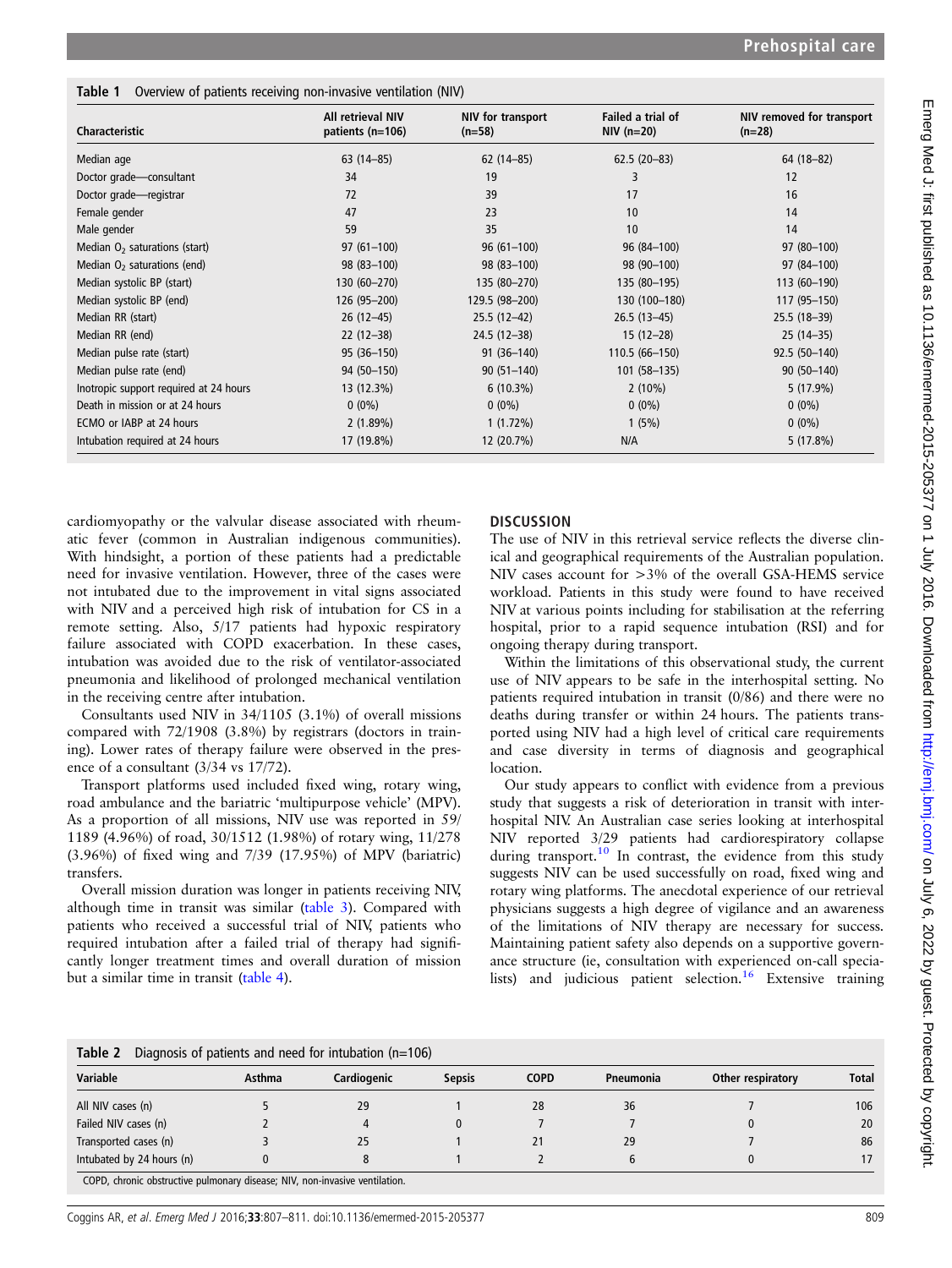<span id="page-3-0"></span>

| <b>Table 3</b> Mission timings |                       |                             |  |  |  |
|--------------------------------|-----------------------|-----------------------------|--|--|--|
| Timings (min)<br>Median (IQR)  | All NIV cases (n=106) | All other missions (n=2912) |  |  |  |
| Total mission time             | 225.5 (160-324)       | 193 (127-256)               |  |  |  |
| Treatment time                 | $50(30-87)$           | $40(21-53)$                 |  |  |  |
| Transit time                   | 39.5 (30-62)          | $40(20 - 54)$               |  |  |  |
| NIV, non-invasive ventilation. |                       |                             |  |  |  |

Table 4 Mission timings of non-invasive ventilation (NIV) patients ruiring intubation

| <b>ICUMINIA INTRODUCION</b> |                                               |                                              |                                     |  |  |
|-----------------------------|-----------------------------------------------|----------------------------------------------|-------------------------------------|--|--|
| Timings (min)               | Not intubated<br>during retrieval<br>$(n=86)$ | Intubated at<br>referring centre<br>$(n=20)$ | p Value<br>(Wilcoxon<br>ranked-sum) |  |  |
| Total mission time          | 205                                           | 298                                          | 0.002                               |  |  |
| Treatment time              | 43                                            | 100                                          | 0.0001                              |  |  |
| Transit time                | 35                                            | 47.5                                         | 0.06                                |  |  |

including in situ simulation and crew resource management exercises may also contribute to the successful use of NIV.

The durations of retrieval missions reported in this study (table 3) may reflect both geographical distance and case complexity. In addition, it appears that failure of NIV therapy is associated with increased mission and treatment times (table 4). The increased mission durations observed with NIV therapy could be attributed to the practice of 'trialling NIV' at the referring centre. This trial is carried out using the retrieval service ventilator rather than the local hospital device. The retrieval team then assesses the patient for comfort, fatigue and work of breathing prior to transport. The practice of selecting interventions in the context of individual needs and logistical concerns is supported by the wider prehospital literature.<sup>1</sup>

While no patients deteriorated during transport to the point of requiring intubation, there are important limitations to consider when using interhospital NIV. While RSI is possible in-flight, $18$  it is avoided where possible due to logistical difficulties and the lower success rates reported[.19](#page-4-0) The current selective use of interhospital NIV reflects a careful balance of the benefits of the therapy versus the risk of deterioration during transport. From this study and wider anecdotal experience, we have identified four major factors to consider when using NIV. These four factors are equipment factors, aviation considerations, patient factors and oxygen consumption:

- ▸ Patient factors—Patient factors such as comorbidities, mask fit, air travel anxiety and motion sickness should all be con-sidered.<sup>[20 21](#page-4-0)</sup> Successful NIV use is dependent on a trial of tolerability and patient cooperation. Careful patient selection is essential in order to avoid adverse outcomes.<sup>[10](#page-4-0)</sup> Selection should be based on local protocols and senior advice.
- ▸ Equipment factors—Not all transport ventilators provide adequate and effective NIV. The patient may have to work harder to trigger an assisted breath than with devices designed to provide NIV as their primary function.
- ▸ Oxygen consumption—Oxygen flow can be in the range of 9–35 L/min with the Oxylog  $3000 +$ .<sup>[14](#page-4-0)</sup> Operation time can be estimated (medical gas supply (L)/MV+0.5 (L/min)). Mask air leak can cause increased flow and therefore decreased operation time. A recent small case series of NIV transport showed a mean oxygen consumption of  $232.2 L^{10}$  $232.2 L^{10}$  $232.2 L^{10}$

▸ Aviation considerations—Aviation factors such as transport distance, vehicle space, weight restrictions and patient access should always be considered. In this study, six patients were transported by rotary wing with ongoing NIV without complication.

Adequate mission planning addressing the four factors listed above are likely to make selective use of NIV feasible in many jurisdictions. Common indications observed for interhospital NIV appear to be similar to those described in the literature for ED patients. $^{22}$  $^{22}$  $^{22}$  Furthermore, many of the factors associated with NIV failure in this interhospital study appeared to be similar to those encountered in the hospital setting.<sup>2</sup>

## STUDY LIMITATIONS

The study reports on a limited number of patients in a single retrieval service, so caution must be used in extrapolating the results to other locations. The outcome data, while complete and appropriate for the study question, were limited to short-term follow-up. Additionally, there are potential intrinsic methodological issues associated with retrospective data collection and analysis.[15](#page-4-0) The extraction of data was performed by a single investigator who was not blinded to the intent of the study. There is potential for observer and measurement biases. However, no errors were found when a second independent reviewer checked appropriate data entry, inclusions and patient groupings.

### FUTURE DIRECTIONS

The cohort described in this study had a high level of critical care needs including vasopressors and intubation within 24 hours of arrival to the receiving facility. Optimising the selection of patients suitable for NIV therapy based on clinical criteria is a potential area for further investigation. While not powered for statistical analysis, this study suggests an apparent trend of CHF patients tolerating NIV well during transport but being more likely to require intubation and inotropes at the receiving centre. This finding could be an area for further study. ABG measurements were often taken in NIV patients but serial results were not available for the majority of cases. Given the importance of ABGs in decision-making around NIV therapy, this is also an important consideration for future interhospital NIV studies.

## CONCLUSIONS

This study suggests NIV is a useful treatment in a significant proportion of critically unwell patients requiring intrahospital transfer. The immediate benefits (eg, haemodynamic and respiratory) and latent benefits (eg, reduced intensive care stay and ventilator-associated pneumonia) should be weighed against the risk of deterioration during transport. When there is uncertainty about the risk of transfer, a trial of NIV therapy in the referring hospital and consultation with experienced colleagues should be undertaken. We conclude that modern integrated aeromedical services should consider the development of local operating procedures for the use of interhospital NIV.

Correction notice Since this paper was first published online table 3 has been modified. The transit time data in the 'All NIV cases (n=106)' column has been updated. It now reads 39.5 (30–62).

Twitter Follow Andrew Coggins at [@coggi33](http://twitter.com/coggi33)

Contributors ARC and BB conceived the study. ARC extracted data from the electronic medical record, which was crosschecked by ENC and BB. BB and ARC performed the data analysis. All authors contributed to and have approved the final manuscript.

Competing interests None declared.